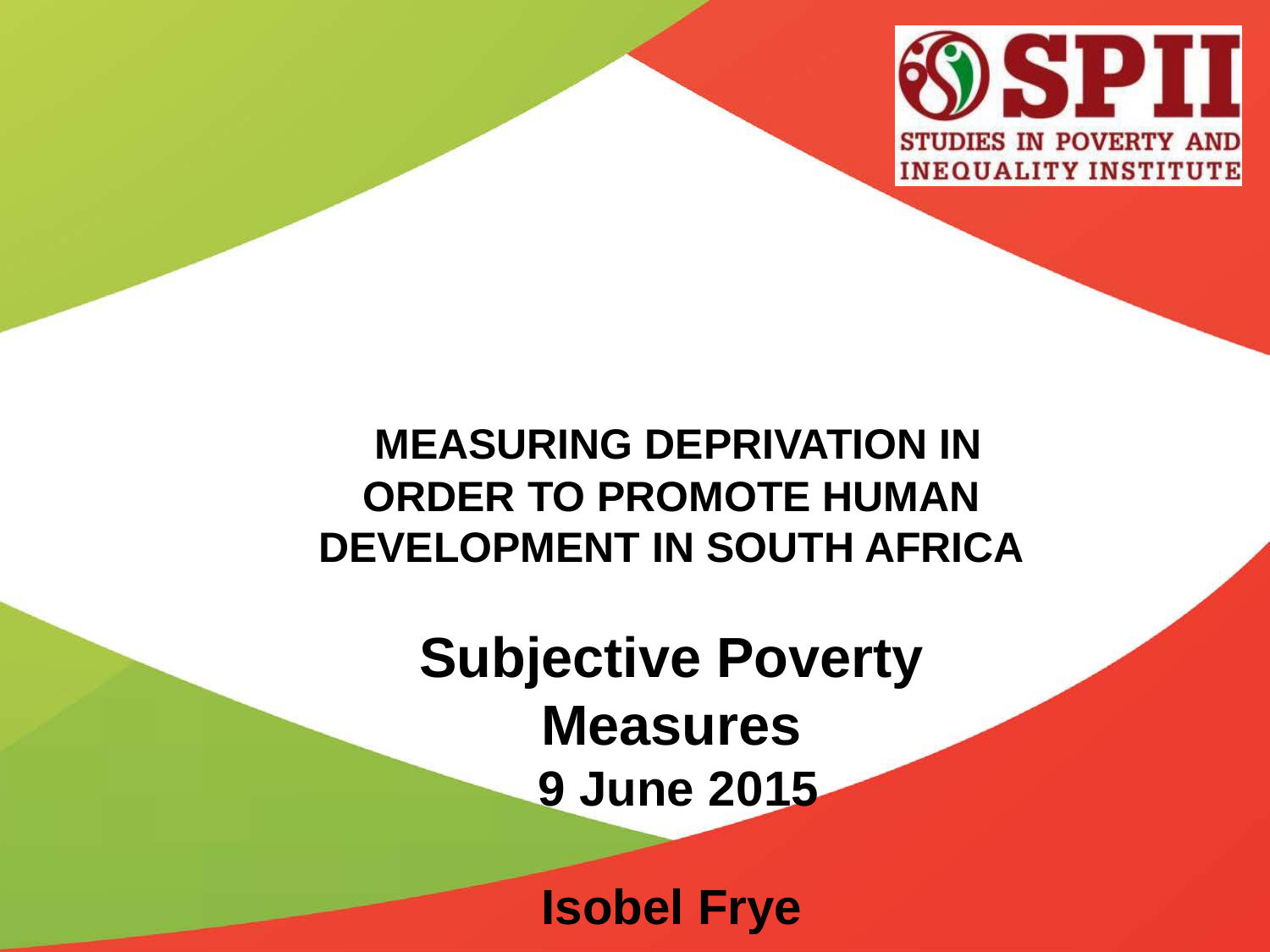

- SPII is a non-profit research and advocacy think-tank, established in 2006, which focuses on generating new information and analysis on the drivers and solutions to poverty and inequality in South Africa and the sub-region.
- Focus on measuring the progressive realisation of socioeconomic rights in partnership with the SAHRC, Basic Price Monitoring, work towards the development of a Decent Living Level, and co-ordinating the SADC Basic Income Grant Campaign and the Evaton – based LED Graduation Pilot Project.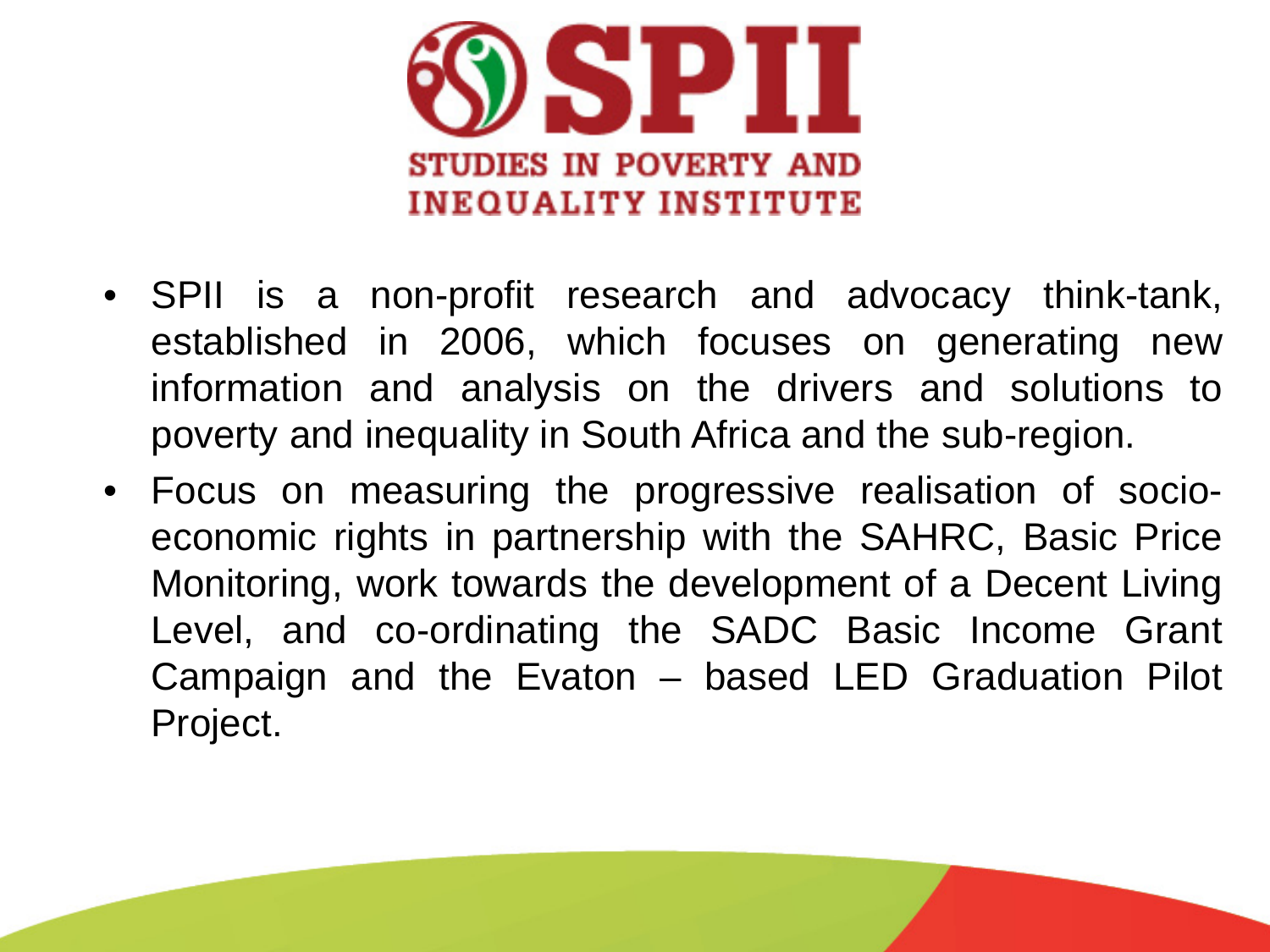

- Poverty reduces peoples' innate agency and ability to optimise opportunities, live as active citizens and their ability ultimately to hold people in power to account, which have clear bearings on development in South Africa and the sub-region
- Poverty, inequality and unemployment in South Africa appear to be intransigent legacies of Apartheid, old roots which were never uprooted produce new branches and variables.
- Poverty seen increasingly as multi-dimensional, it goes beyond the money- metric view of poverty.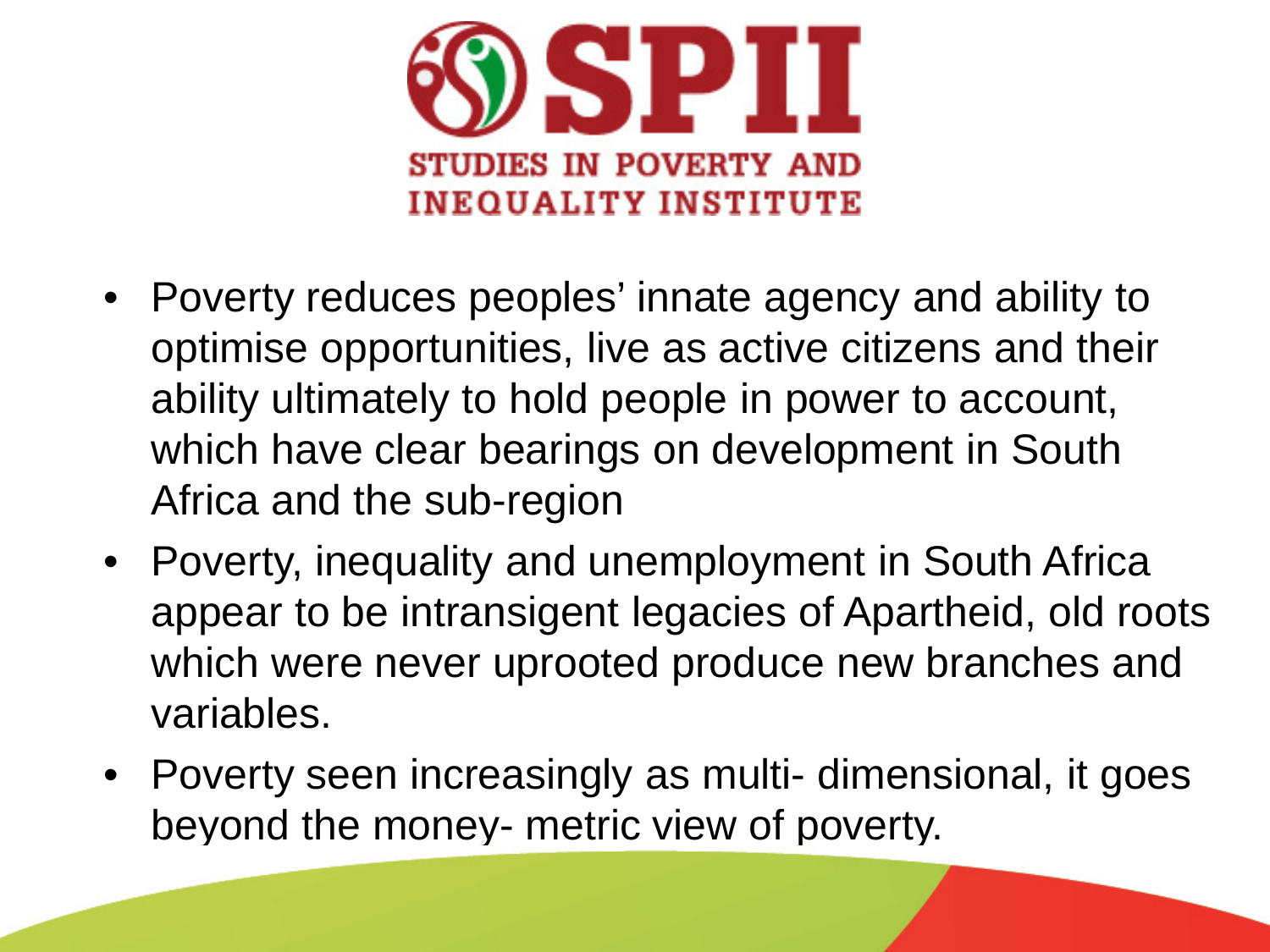

• **Three typologies of poverty**

(Latvia) 2000 Voices of the Poor.

- **Material need – survivalist**. "Don't ask me what poverty is because you have met it outside my house. Look at the house and count the number of holes. Loot at my utensils and the clothes that I am wearing. Look at everything and write what you see. What you see is poverty" (Kenya)
- **Economic circumstances – lack of resources.** " You have to have a job. Where are the job opportunities? (Scotland)
- **Social relationships – exclusion, dependency, lack of entitlement**. "Poverty is humiliation, the sense of being dependent on them, and of being forced to accept rudeness, insults and indifference when we seek help"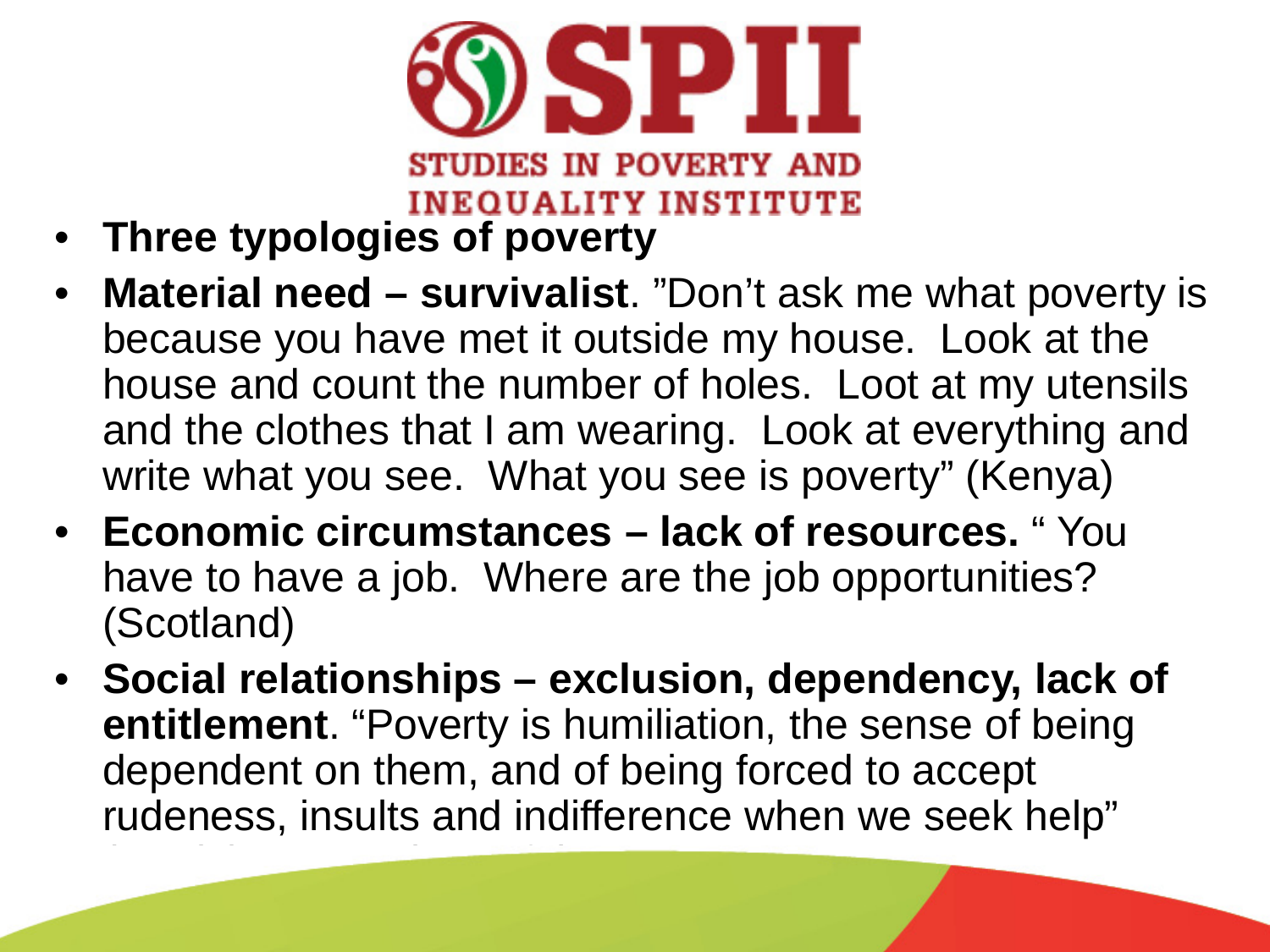

- **What is Poverty?**
- **Objective and Subjective Approaches. Objective**  claimed to be more 'scientific' has historic links back to Batson's Poverty Datum Line of 1938/9.
- Often survivalist, It used to calculate the **least** amount on which a person could survive, thereafter used to determine both poverty / well-being lines and linked to wage negotiations which allowed for generations of wage dampening to absolute survivalist levels, where people survived but were not able to thrive..
- **Subjective** measures speak more to the visceral needs and aspirations of ordinary people. Ignoring this is done at our peril – the Marikana manifest.
- Poverty seen increasingly as multi- dimensional, it goes beyond the moneymetric view of poverty. Be careful not to conflate the definition of poverty with the operational measurement of that definition. Need to move towards greater understanding of basic needs and the subjective understanding of well- being.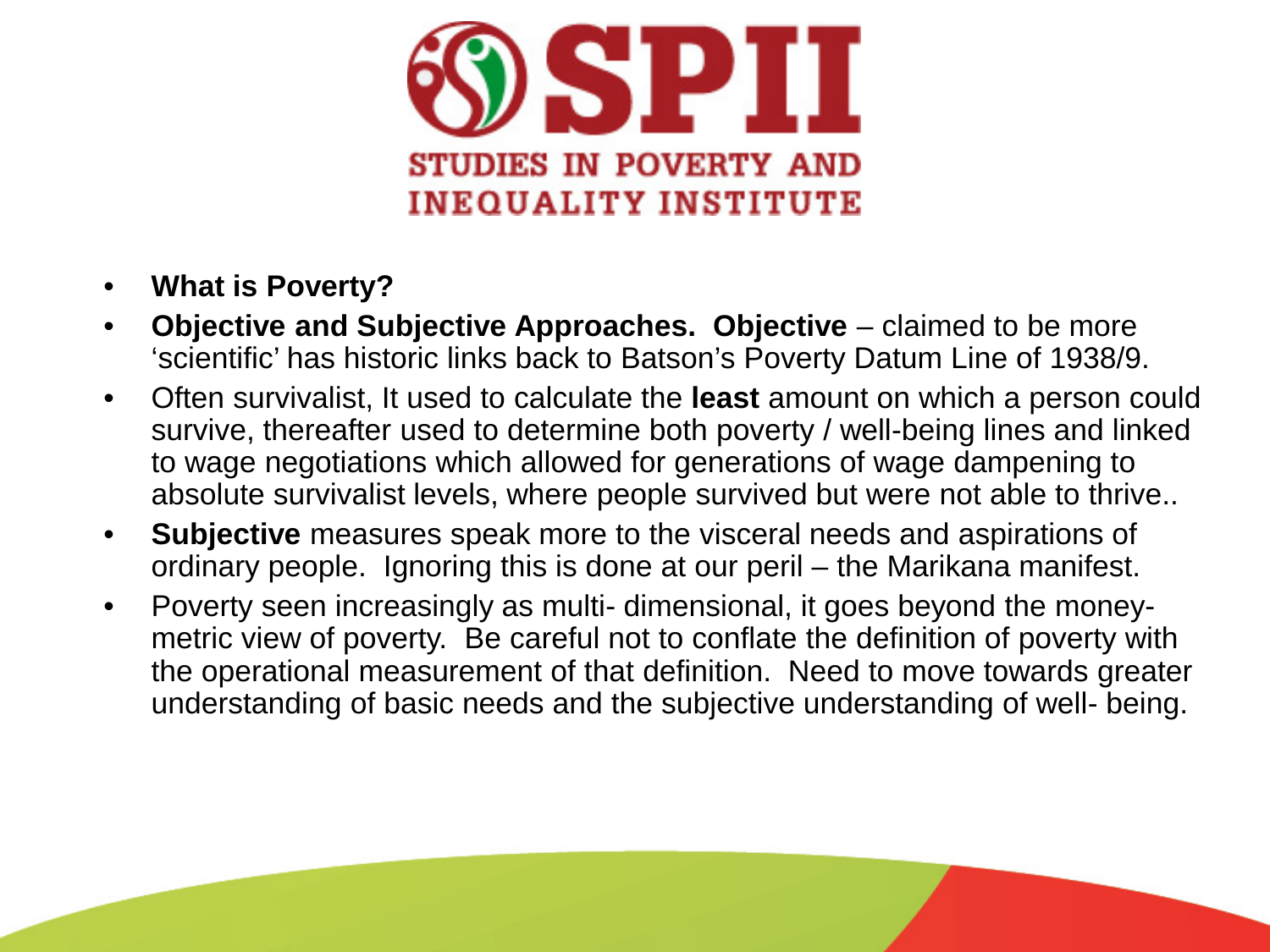

## **Income and Expenditure Surveys 2005/6 and 2010/11 Average Annual Household Income:**

- 2005/6 R126, 243
- 2010/11 R146, 128
- Average Annual Household Income for HH headed by a **Black African**
- 2005/6: R63 827
- 2010/11 R85, 118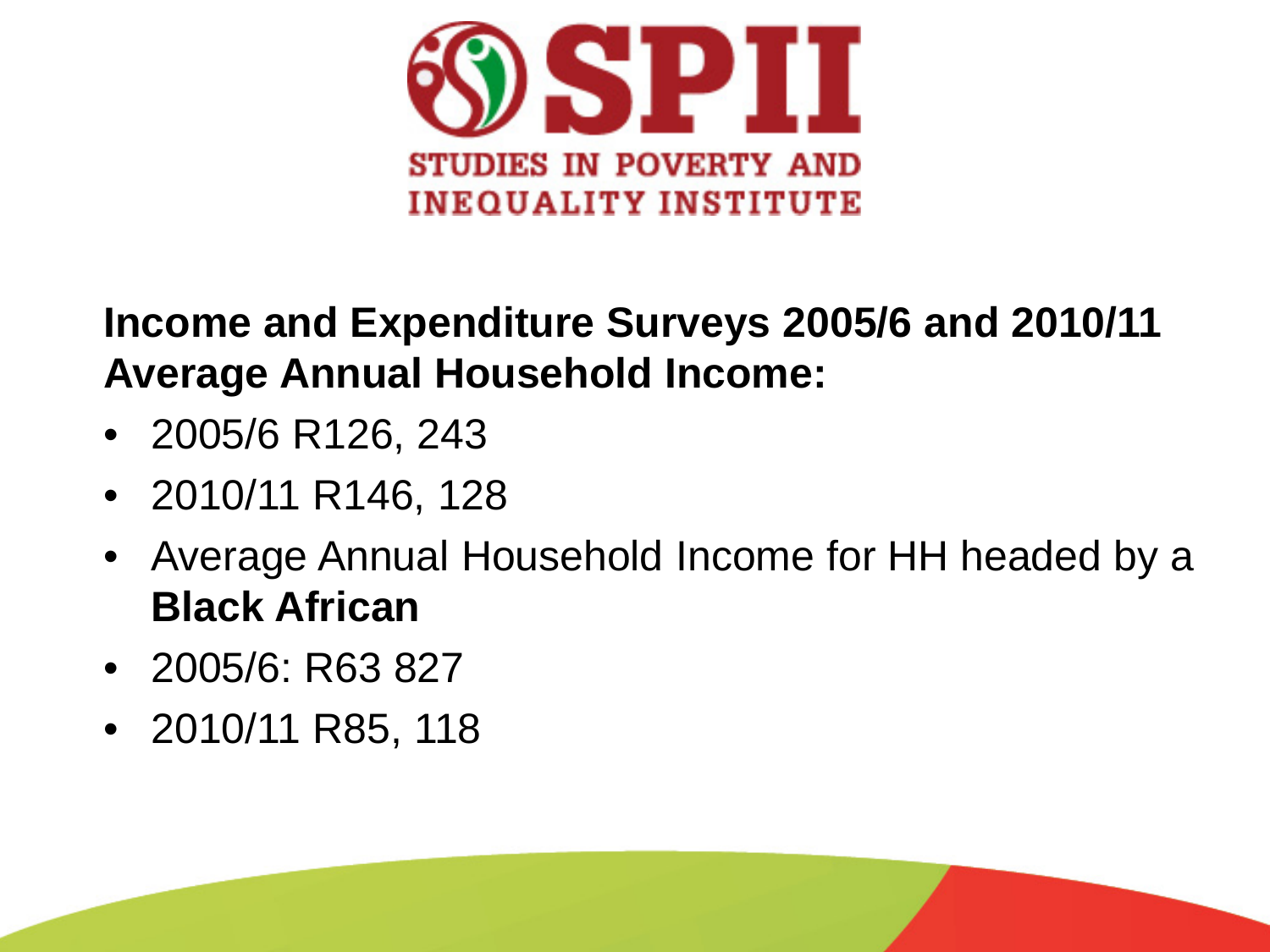

- Average Annual Household Income for HH headed by a **White,**  2005/6 R475 378; 2010/11 R473 081
- Average Annual Household Income for HH headed by a **Male** in 2010/11 R197, 036
- Average Annual Household Income for HH headed by a **Woman** in 2010/11 R86, 582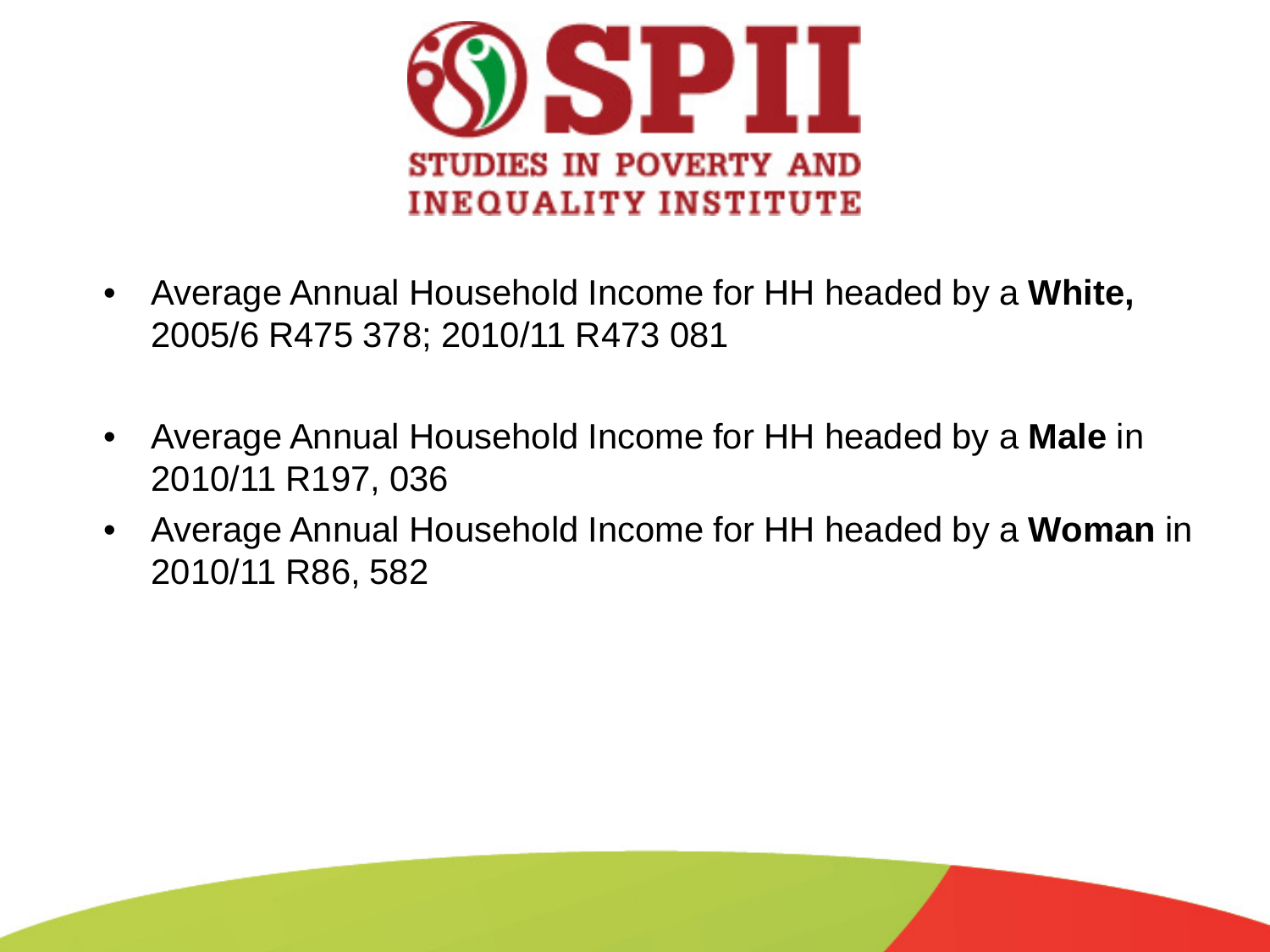

• **Dimensions of Poverty/ How is Poverty Experienced?**

(What is Poverty? A qualitative reflection of people's experience of Poverty. NALEDI) Pimville, 2006.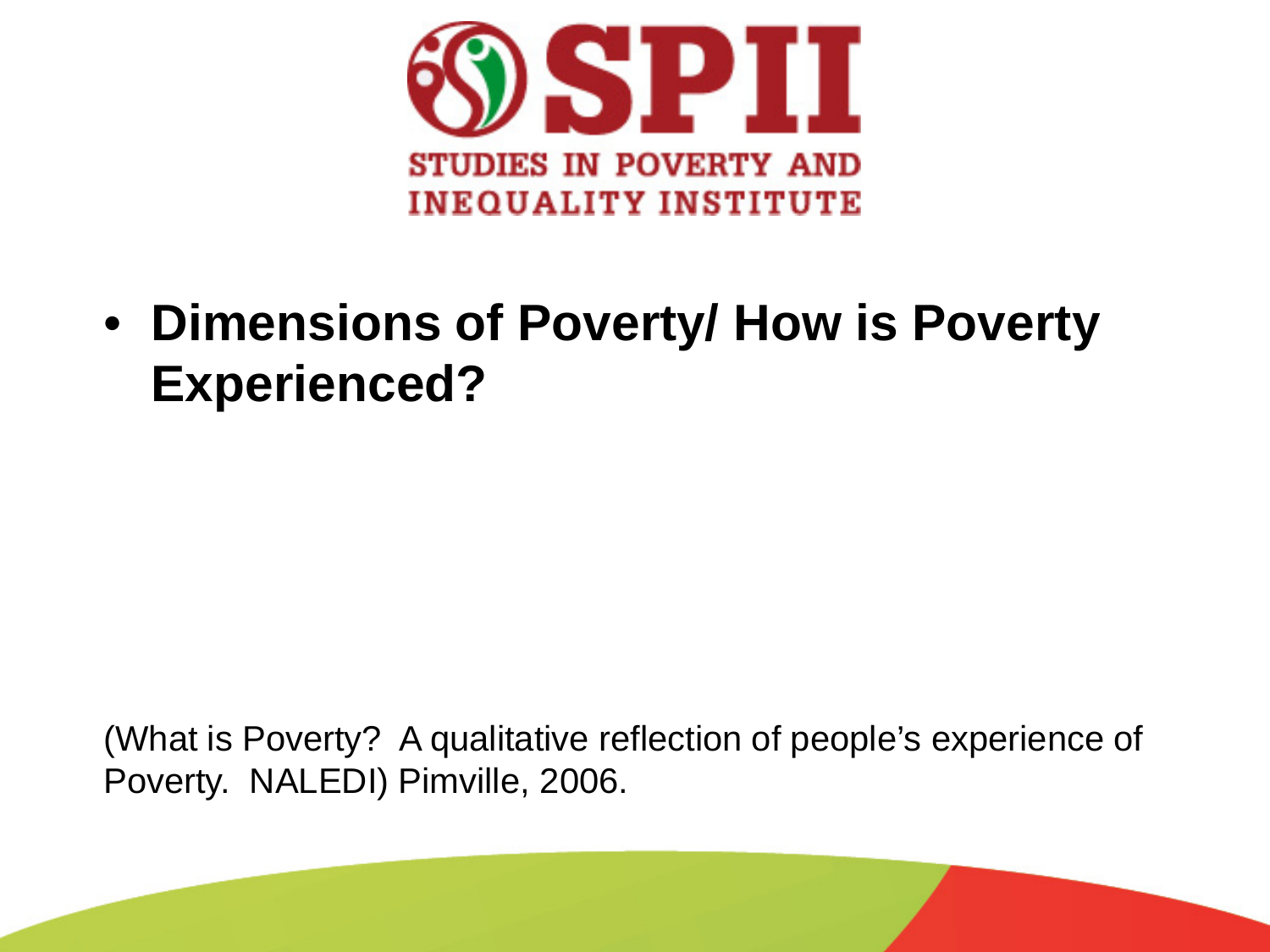

- **Social Exclusion:**
- "I clean the house as my mother used to tell me that is the house is clean then no one will notice poverty. If there is nothing to eat then just go on cleaning".
- "Basically, poverty can affect your image". "It is not a question of seeing poverty but rather a question of smelling poverty" – poor people smell bad. "It is hard when you don't even have a roll-<br>on or body lotion because you don't work".
- **Relative poverty:**
- "I also think that the improvement of technology is actually costing us a lot because many things which were luxury are no linger luxury, they have become basic things; cell phones, cars are no longer luxury nowadays, they are basic things".
- **Autonomy** –poverty translates into a lack of control over your life.
- You have no control over your life, a resignation that you can do nothing but depend on God's will, and descending in to a dependency on patronage
- "When you are poor, you become a victim of politics because your life depends on politics; your life depends on people who are above you. They tell you how much you will get on the grant and how you will spend it".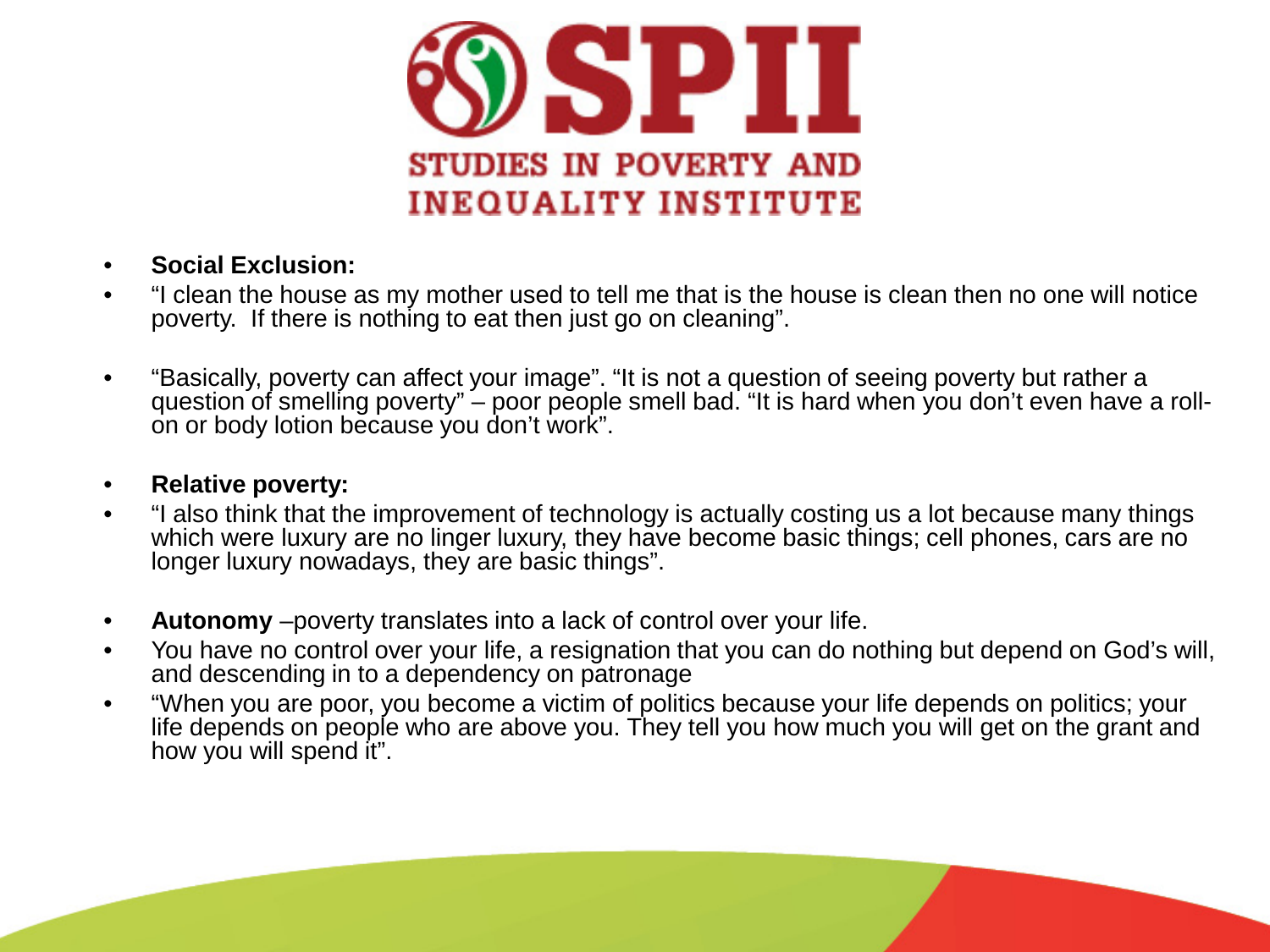

#### • **Coping mechanisms:**

- "I think the only other way that people use to cope with life is when you find girls living together with their boyfriends because they are trying to survive, they know that they will eat every day. If it's a young boy, he goes out at night stealing and his mother will say 'my boy is trying to make a living'. If they don't have a TV or DVD at his place then he will go out to steal that and come back with it so that his family will look like other families. He steals and robs peoples' money and gives his mother money to buy grocery.. then the women go out of they don't stay with men, then they look at their bodies and check if their bodies can do something to buy themselves clothes and eat as well. They even support their families with the money they get from selling their bodies. They say they can't find work".
- Constitutional right to social security and social assistance for those unable to support themselves and their families in terms of Section 27(1)(c) of the Constitution. No social assistance available for anybody between the ages of 18 and 59?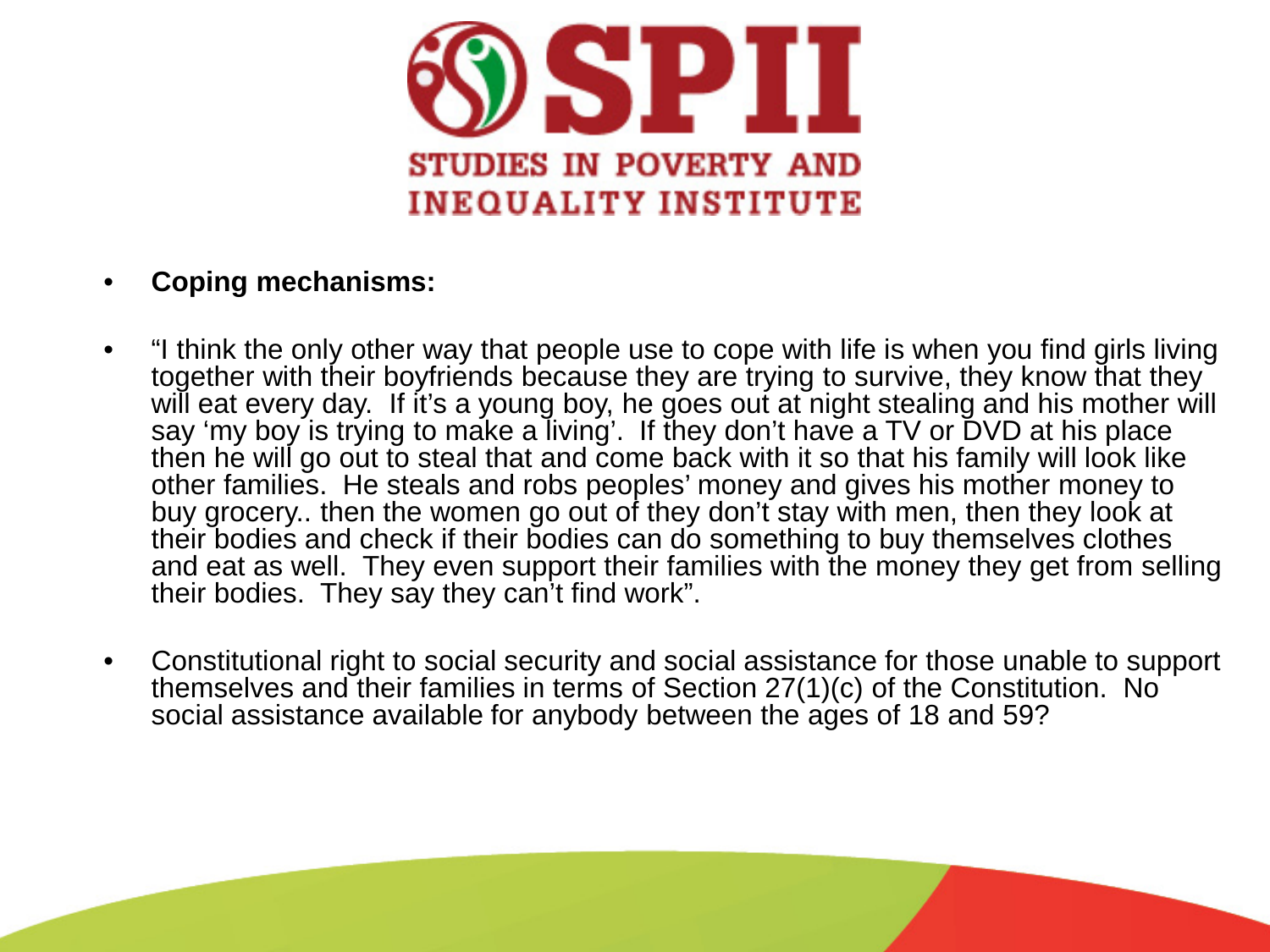

#### • **Gender:**

- Women headed households experience far greater levels of poverty than male headed households
- "If you are a mother, you will know what poverty is. If there is not enough food, you end up not eating just for the sake of your child, the father just wants food but as a mother you know that your children have to eat".
- "Other fathers are not able to cope with poverty. They end up not sleeping at home. They don't want to be unsupportive. You find that the mother is left alone at home looking after the children with no money because the father doesn't find work".

#### • **Causes of poverty:**

• Unemployment – education. " Previous generations could find jobs just with a standard two. Experience – what good is education, even tertiary education, if you do not have experience. Leads to the need for connections and often, corruption."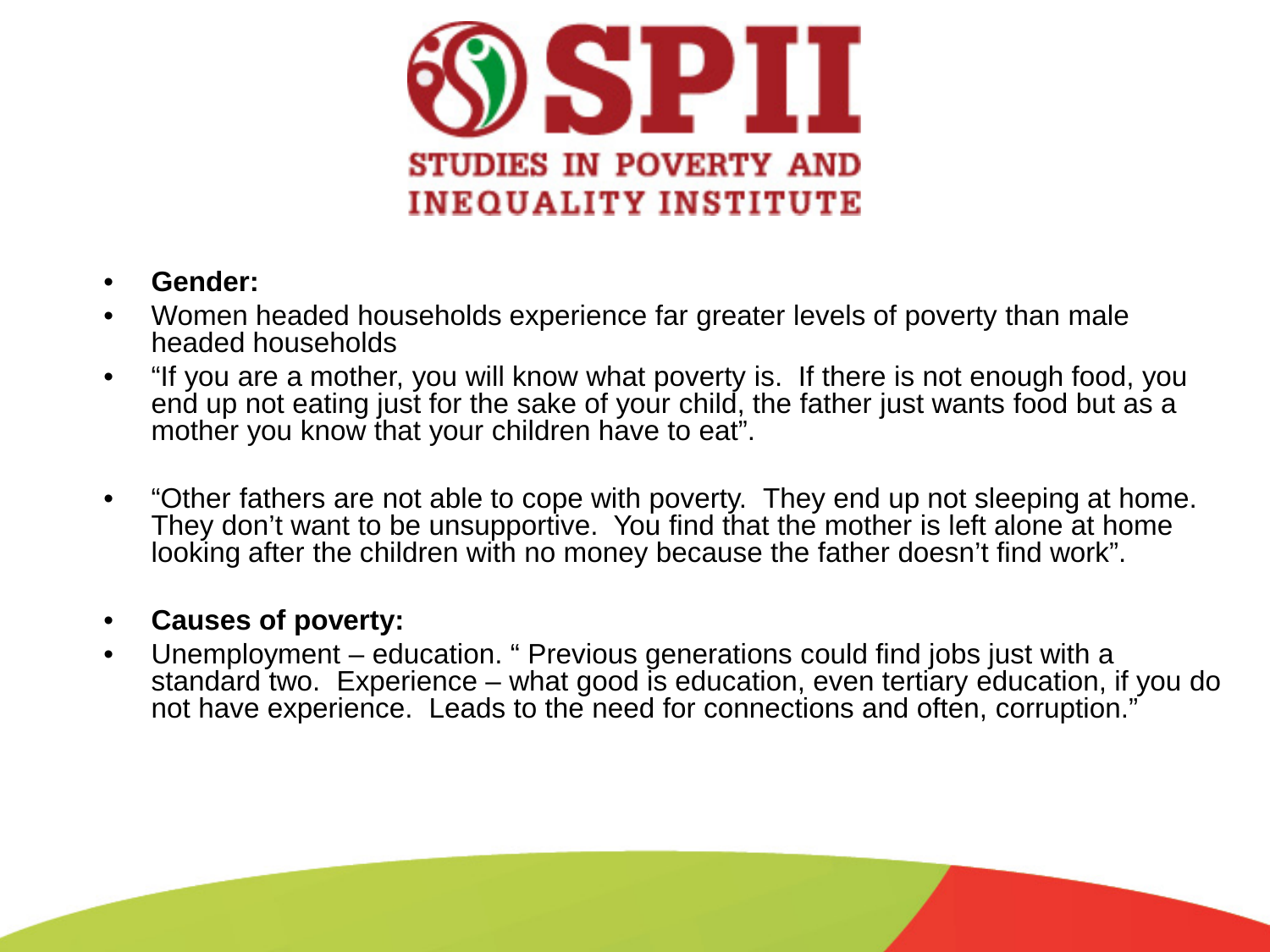

- **Subjective Poverty Measures**  asks people themselves to rate their poverty levels or levels of well-being, rather than developing an 'expert'-led, 'scientific' or 'objective' measure
- In general, subjective measures of poverty tend to include more nonmoney-metric indicators of well-being than objective indicators
- Subjective measures of well-being also tend to include a **relative** component – people rank their well-being in relation to levels of wellbeing enjoyed by others around them.
- 2008/09 StatsSA Living Conditions Survey also found that the following factors influenced how people rated their well-being:
	- Access to services, land, income, employment, basic needs (housing, food, clothing), poor health.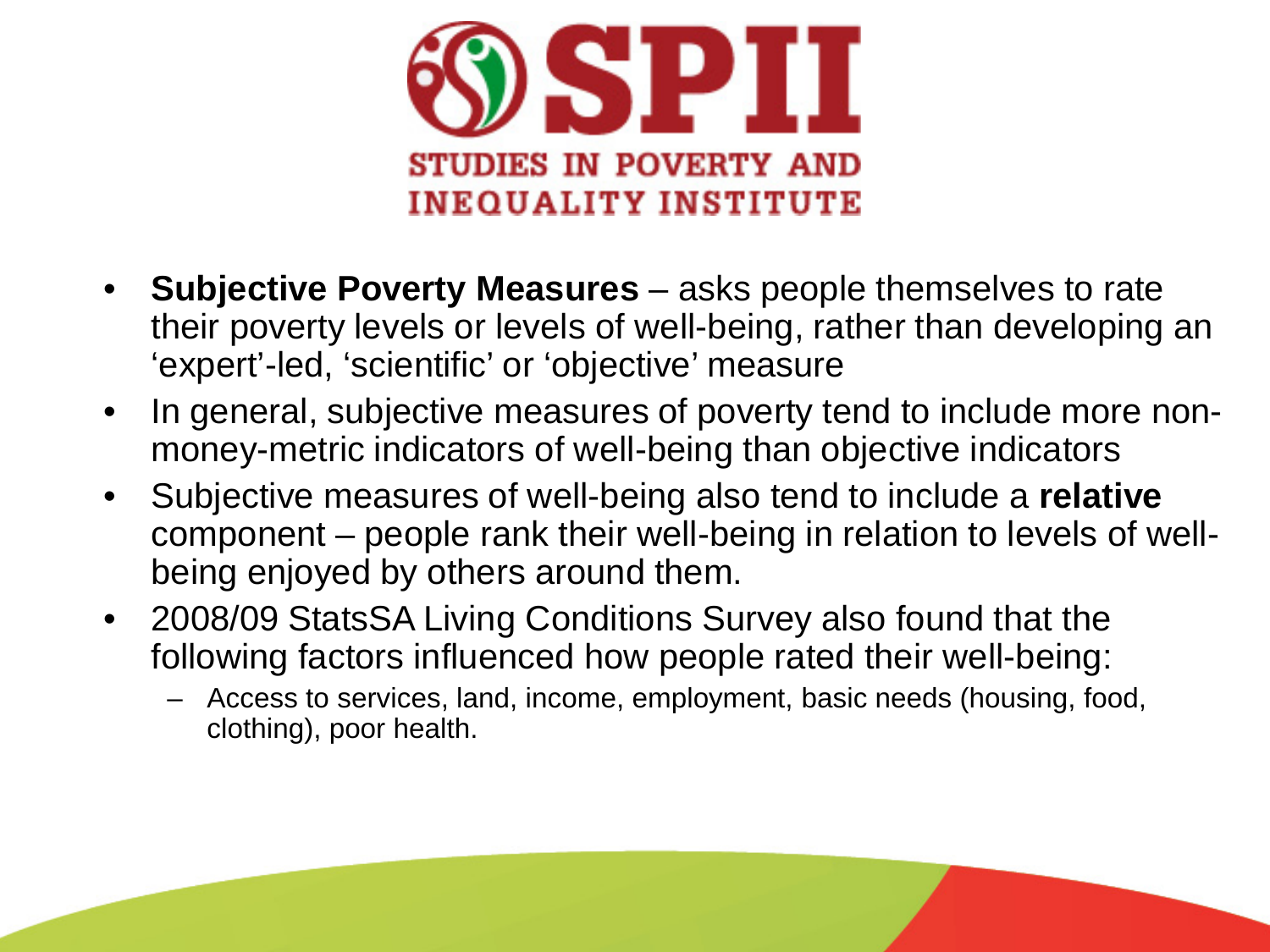

- **Subjective Poverty Methodologies**
- **Perceived wealth –** asking respondents to identify whether or not they are poor
- Asking respondents to identify the **minimum income levels** that people would need to make ends meet (the 'Leyden" approach) – provides greater distance between respondent and interviewer which is felt provides greater protection and hence more honesty
- **The economic ladder** respondents are asked to rank income and other thresholds (usually 1 to 6, or 1 to 9) and then to identify where their own household falls amongst the ranking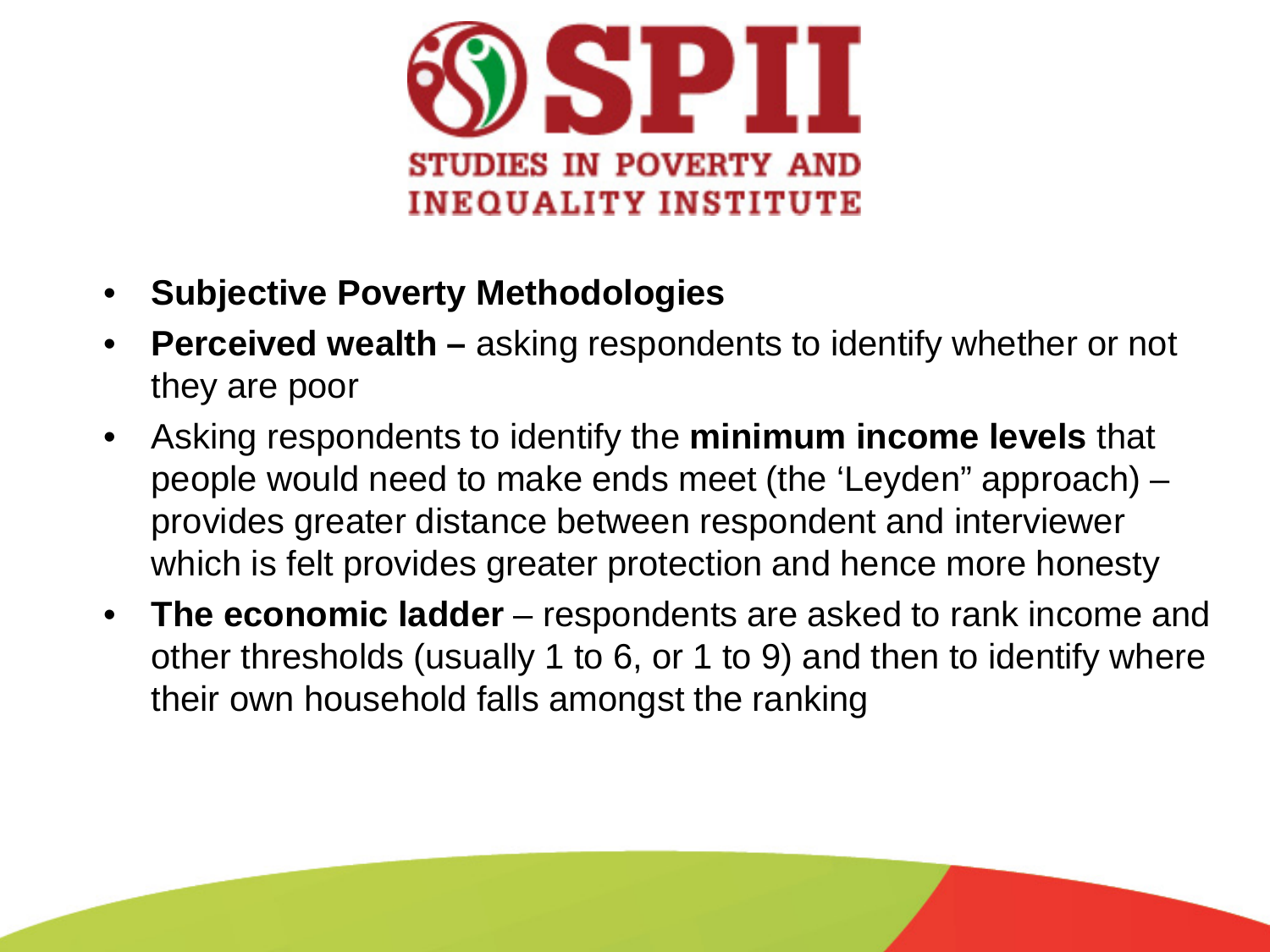

- **Self Perceived Wealth Question used in the LCS:**
- Would you say that your household is at present:
	- Wealthy; very comfortable; reasonably comfortable; just getting along; poor; very poor.
- **Minimum Income Question:**
- Which net household income per month in Rand would be the absolute minimum for your household? That is to say, that you would not be able to make ends meet if you earned less"
- **Income Evaluation Question:**
- Is the total monthly income of your household higher, lower or more or less the same figure?
- **Economic Ladder Question:**
- Please imagine a 9-step ladder where on the bottom, the  $1<sup>st</sup>$  step, stand the poorest people, and on the highest step, the  $9<sup>th</sup>$ , stand the rich. On which step would you consider you and your household to be?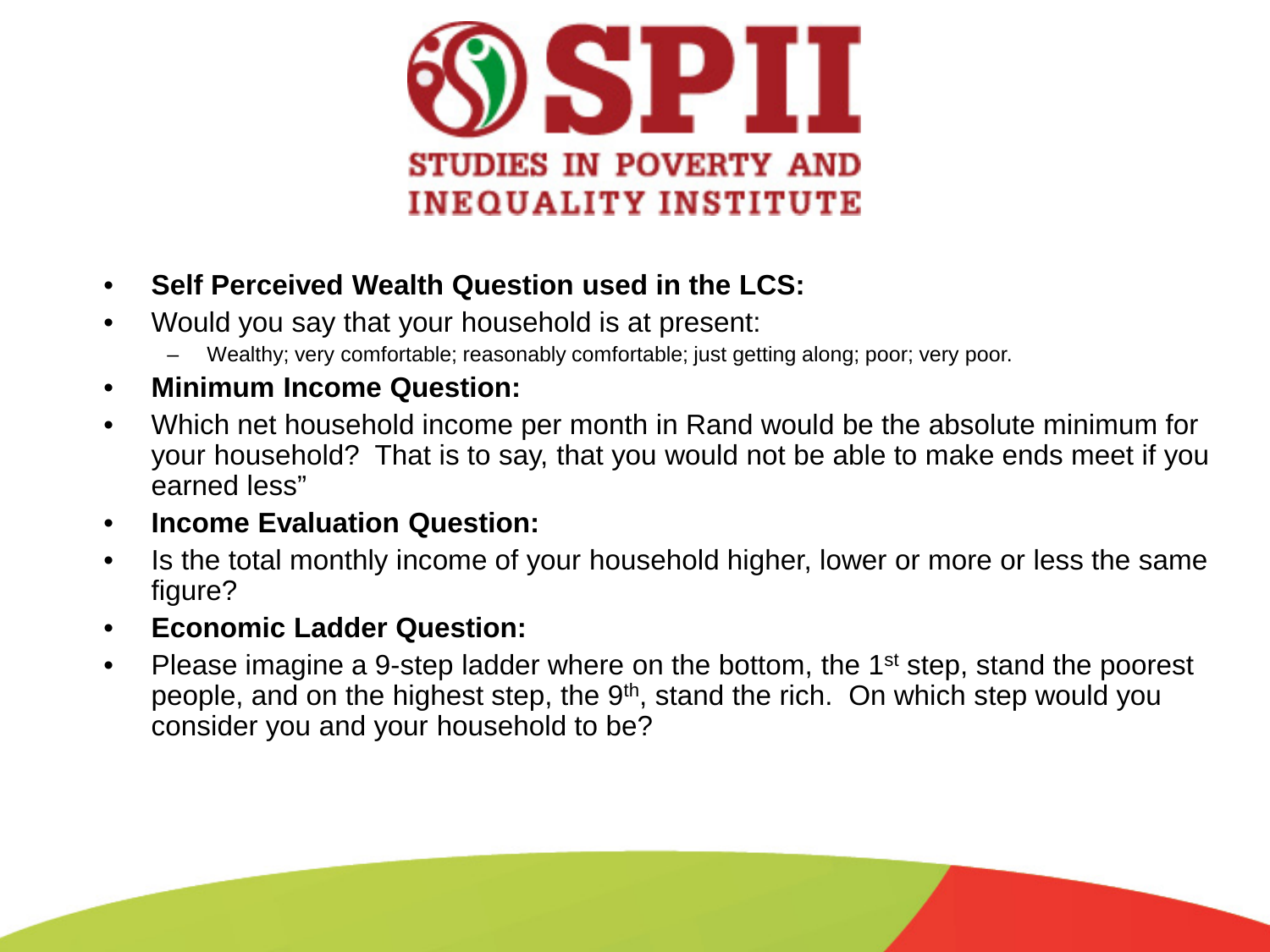

- **How did subjective/ objective poverty measures correlate for individuals in the LCS?**
- **Objective Poverty**
- Food Poverty line (R305) 26,3%
- Lower Bound line (R416) 38,9%
- Upper Bound line (R577) 52,3%
- **Subjective Poverty**
- Self perceived wealth Question 39,5%
- Minimum Income Question 56,2%
- Income Evaluation Question 58,6%